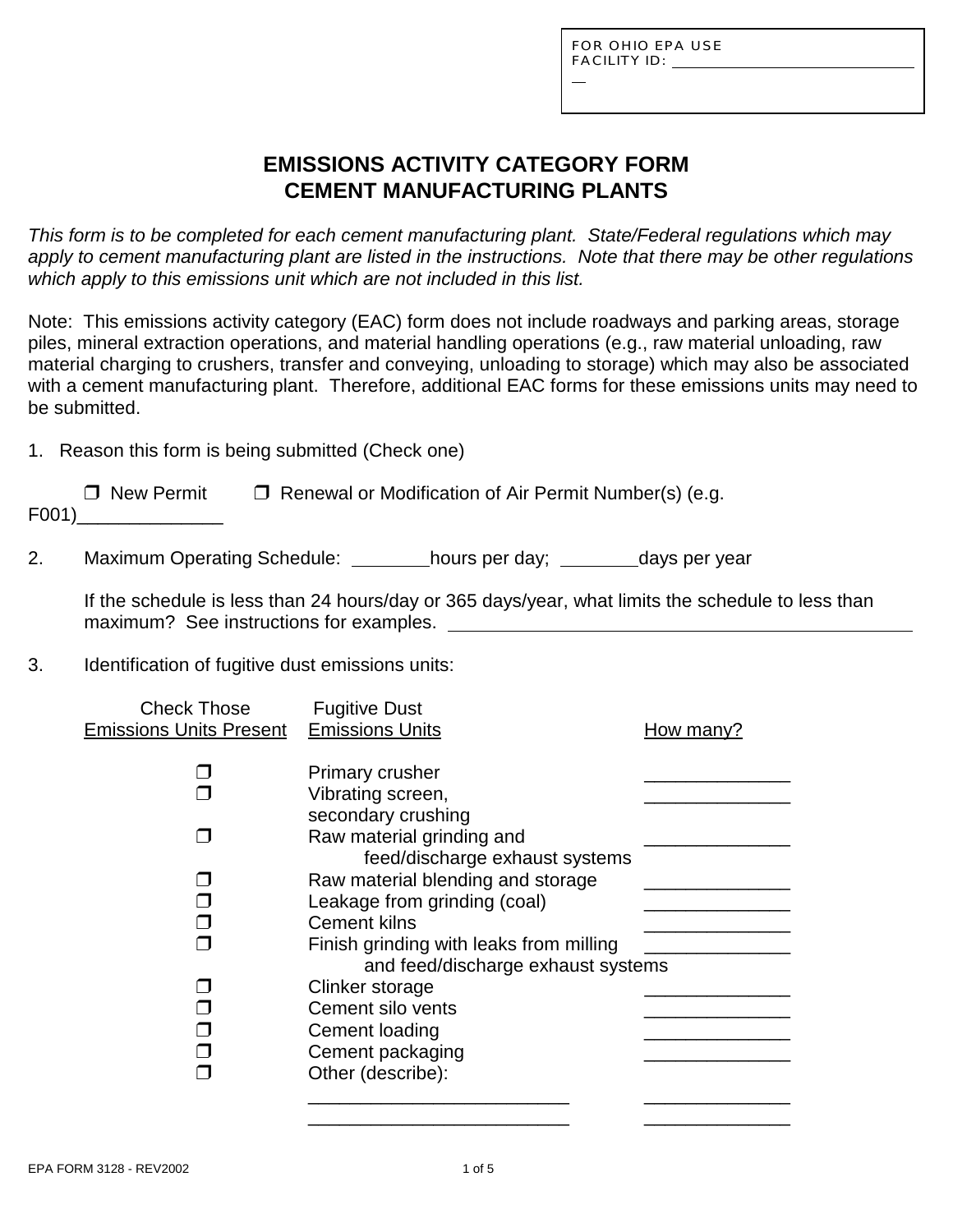### 4. Cement kilns

| <b>Emissions</b><br>Unit $ID(s)$ | Number of<br>identical<br>kilns | Type of process<br>(e.g. wet, dry,<br>semidry) | Preheater?<br>(yes/no) | Fuel(s) used | Capacity of<br>each kiln<br>(tons/hour) | Capacity of<br>each kiln<br>(tons/year) |
|----------------------------------|---------------------------------|------------------------------------------------|------------------------|--------------|-----------------------------------------|-----------------------------------------|
|                                  |                                 |                                                |                        |              |                                         |                                         |
|                                  |                                 |                                                |                        |              |                                         |                                         |
|                                  |                                 |                                                |                        |              |                                         |                                         |
|                                  |                                 |                                                |                        |              |                                         |                                         |
|                                  |                                 |                                                |                        |              |                                         |                                         |
|                                  |                                 |                                                |                        |              |                                         |                                         |
|                                  |                                 |                                                |                        |              |                                         |                                         |

### 5. Cement silo information:

| Silo ID | <b>Storage Capacity (tons)</b> | Year Installed | Number of Silo Vents |
|---------|--------------------------------|----------------|----------------------|
|         |                                |                |                      |
|         |                                |                |                      |
|         |                                |                |                      |
|         |                                |                |                      |
|         |                                |                |                      |
|         |                                |                |                      |
|         |                                |                |                      |
|         |                                |                |                      |
|         |                                |                |                      |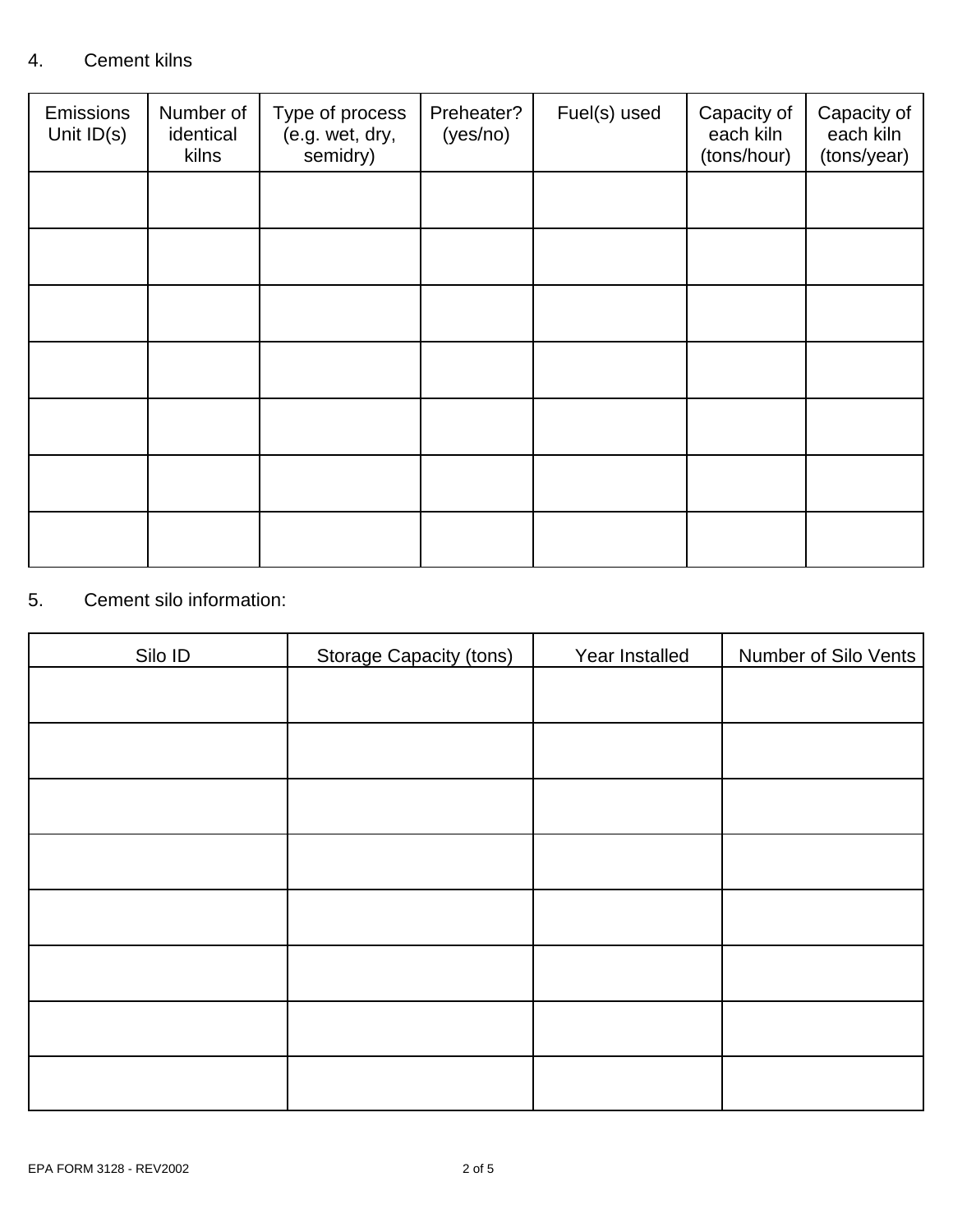# 6. Crushing and screening process data:

| Process activity                        | Manufacturer | Date<br>installed | Maximum design input<br>capacity (tons/hour) | Maximum processing<br>rate (tons/hour) | Maximum annual<br>processing rate<br>(tons/year) |
|-----------------------------------------|--------------|-------------------|----------------------------------------------|----------------------------------------|--------------------------------------------------|
| Primary crushing<br>and screening       |              |                   |                                              |                                        |                                                  |
| Secondary<br>crushing and<br>screening  |              |                   |                                              |                                        |                                                  |
| Raw material<br>grinding                |              |                   |                                              |                                        |                                                  |
| Raw material<br>blending and<br>storage |              |                   |                                              |                                        |                                                  |
| Coal grinding                           |              |                   |                                              |                                        |                                                  |
| <b>Cement kilns</b>                     |              |                   |                                              |                                        |                                                  |
| Finish grinding                         |              |                   |                                              |                                        |                                                  |
| Cement silo vents                       |              |                   |                                              |                                        |                                                  |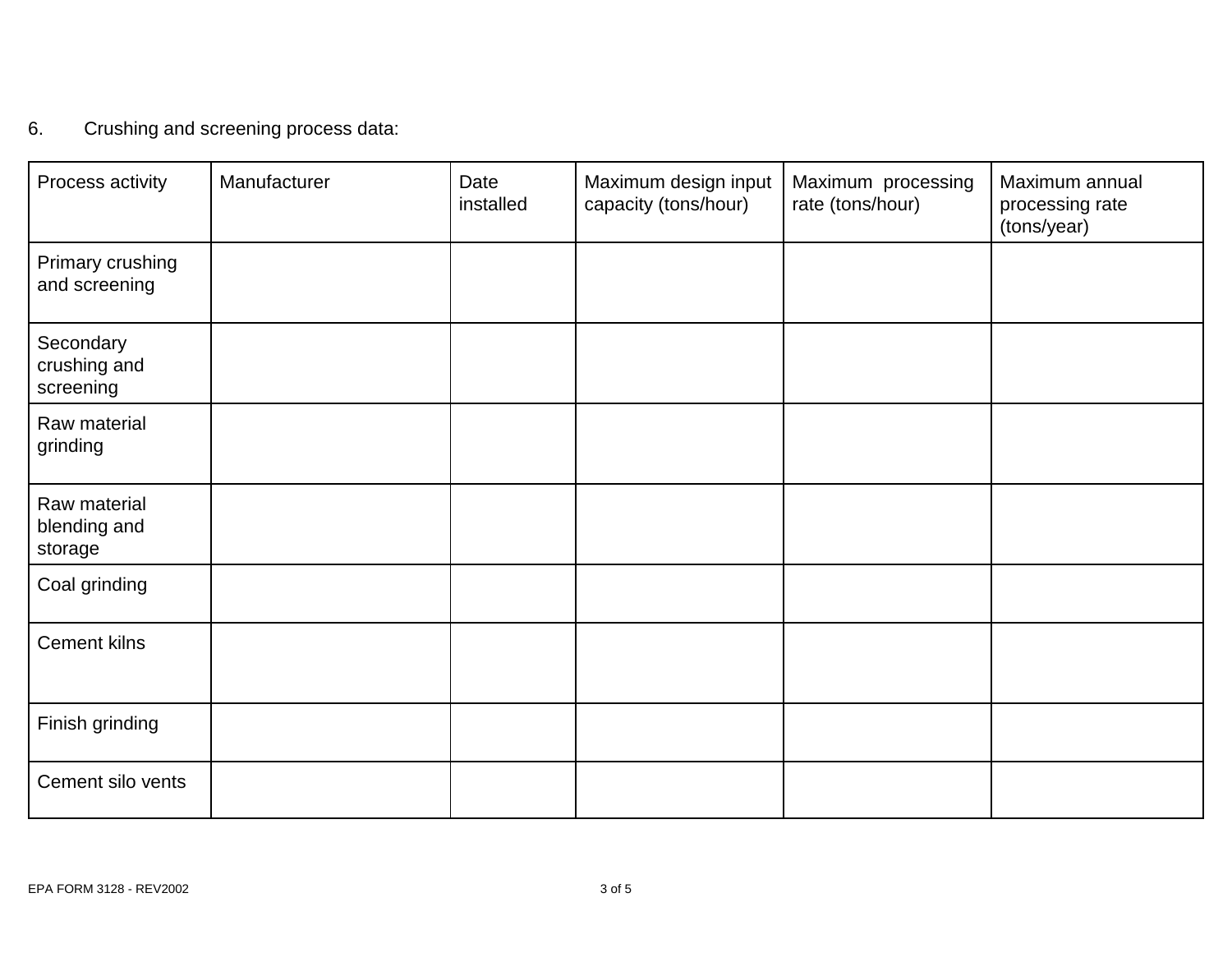| <b>Cement loading</b> |  |  |  |
|-----------------------|--|--|--|
| Cement packaging      |  |  |  |

# 7. Control methods to be used for emissions from cement manufacturing and blending plants:

|                                         | <b>Capture Method</b> | Capture<br>Efficiency | <b>Control Method</b> | Control<br>Efficiency |
|-----------------------------------------|-----------------------|-----------------------|-----------------------|-----------------------|
| Primary crushing<br>and screening       |                       |                       |                       |                       |
| Secondary<br>crushing and<br>screening  |                       |                       |                       |                       |
| Raw material<br>grinding                |                       |                       |                       |                       |
| Raw material<br>blending and<br>storage |                       |                       |                       |                       |
| Coal grinding                           |                       |                       |                       |                       |
| Cement kilns                            |                       |                       |                       |                       |
| Finish grinding                         |                       |                       |                       |                       |
| Clinker storage                         |                       |                       |                       |                       |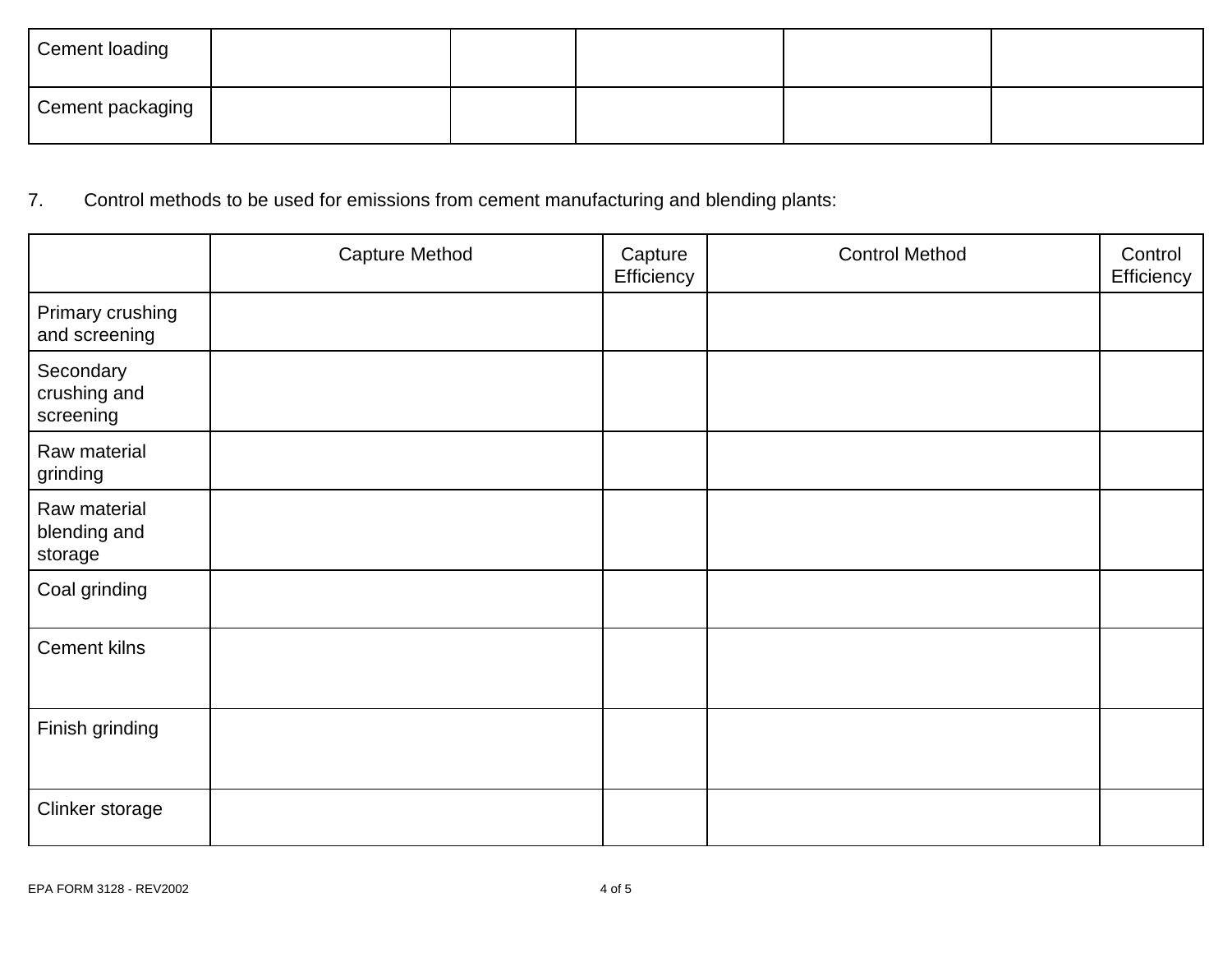| Cement silo vents |  |  |
|-------------------|--|--|
| Cement loading    |  |  |
| Cement packaging  |  |  |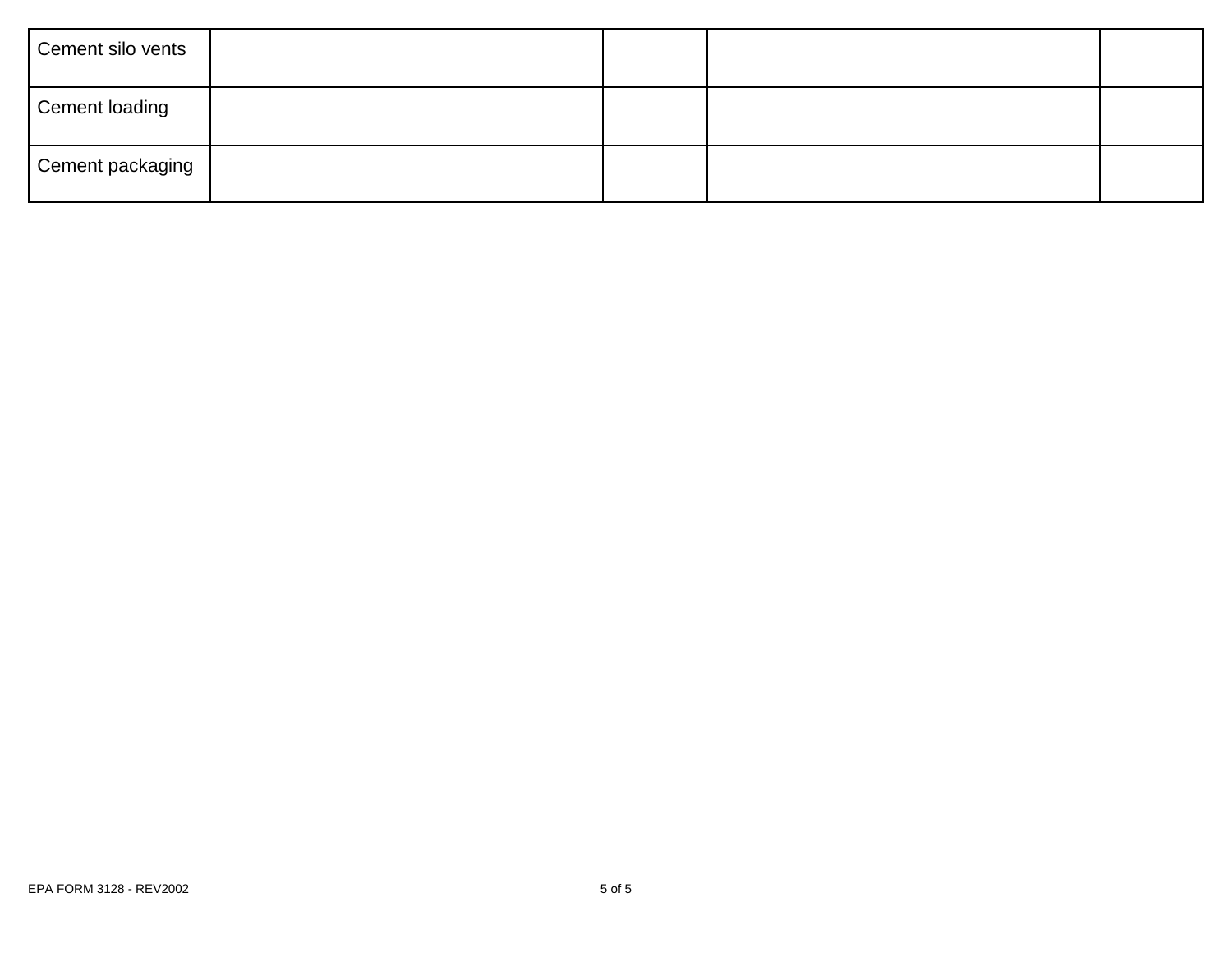### **INSTRUCTIONS FOR COMPLETION OF THE EMISSIONS ACTIVITY CATEGORY FORM FOR CEMENT MANUFACTURING PLANTS**

### **GENERAL INSTRUCTIONS:**

Provide complete responses to all applicable questions. If an item does not apply to the emissions unit, write in "Not Applicable" or "NA." If the answer is not known, write in "Not Known" or "NK." If you need assistance in understanding a question after reading the instructions below, contact your Ohio EPA District Office or Local Air Agency for assistance. Submittal of an incomplete application will delay application review and processing. In addition, the application may be returned as incomplete if all applicable questions are not answered appropriately.

### **APPLICABLE REGULATIONS**:

*The following State and Federal Regulations may be applicable to cement manufacturing plants. Note that there may be other regulations which apply to this emissions unit which are not included in this list.*

Federal: 40 CFR, Part 60, (NSPS) Subparts A (General Provisions) and OOO (Standards of Performance for Nonmetallic Mineral Processing Plants) State: Ohio Administrative Code (OAC) Rules: 3745-31-02 (Permits to install) 3745-35-02 (Permits to operate) 3745-17-07 (Control of visible particulate emissions from stationary sources) 3745-17-08 (Restriction of emission of fugitive dust) 3745-17-11 (Restrictions on particulate emissions from industrial processes)

If you would like a copy of these regulations, contact your Ohio EPA District Office or Local Air Agency. State regulations may also be viewed and downloaded from the Ohio EPA website at http://www.epa.state.oh.us/dapc/regs/regs.html. Federal regulations may be viewed and downloaded at http://www.epa.gov/docs/epacfr40/chapt-I.info/subch-C.htm.

### **CALCULATING EMISSIONS:**

Manufacturers of some types of emissions units and most types of control equipment develop emissions estimates or have stack test data which you can request. Stack testing of the emissions may be done. Emissions unit sampling test data may be either for this emissions unit or a similar one located at the facility or elsewhere. You may develop your own emission factors by mass balance or other knowledge of your process, if you can quantify inputs and outputs accurately. You may be able to do this on a small scale or over a short period of time, if it is not practical during regular production. If you have control equipment, you may be able to quantify the amount of pollutants collected over a known time period or production amount. Any emission factor calculation should include a reference to the origin of the emission factor or control efficiency.

The emissions from cement manufacturing operations may be estimated using the information from Chapter 11.6 (Portland Cement Plants) of AP-42, Compilation of Air Pollutant Emission Factors, Fifth Edition, Volume I, available from the following website: http://www.epa.gov/ttn/chief/ap42/index.html